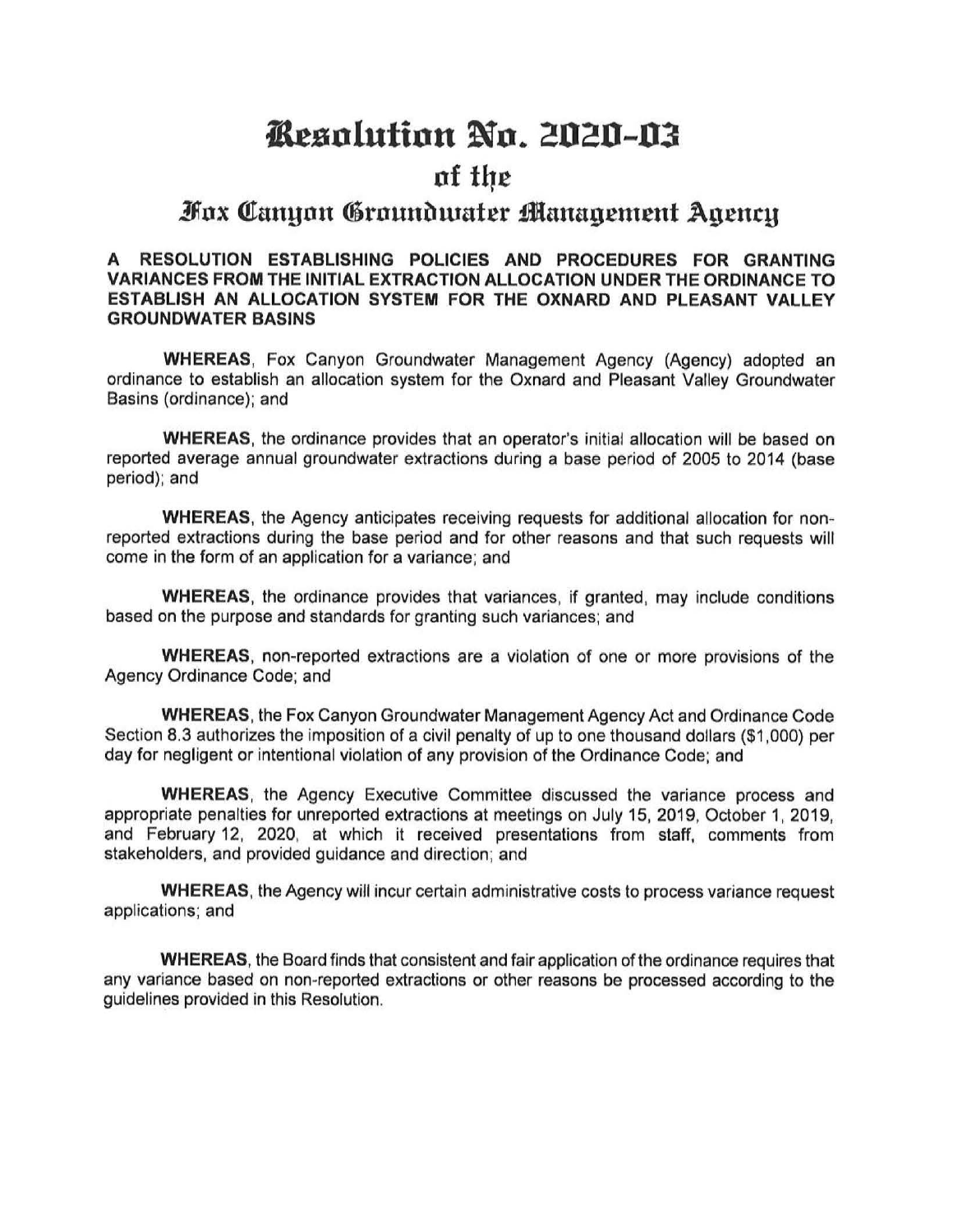## **NOW, THEREFORE, IT IS HEREBY RESOLVED AND ORDERED** as follows:

### **Section 1. Variances Based on Non-Reported Extractions**

An owner or operator with unreported extractions during the base period may seek a variance to obtain an increased allocation to reflect actual extractions.

- a. If the Agency has 5 or more years of reported extractions from an operator's extraction facility during the base period, then it will be presumed that extractions during the unreported periods were equivalent to reported extractions and any new initial allocation will be determined by calculating the annual average extractions for the years that were reported. In addition to meeting all other standards for obtaining a variance and complying with any other conditions, the applicant shall remit a civil penalty for failure to file the semi-annual extraction statements(s). The penalties shall be tiered based on the amount of average extractions as shown in Table 1 to this Resolution.
- b. If the Agency has fewer than 5 years of reported extractions during the base period, applicants will have their variances determined on a case-by-case basis. The burden of proof shall be on the applicant to provide evidence of base period extractions through submittal of pumping records, SCE billing records, crop records, and/or other records. In addition to meeting all other standards for obtaining a variance and complying with any other conditions, payment of a civil penalty of \$50 per day for each violation shall be included as a condition of any variance. The Board on appeal may decrease the civil penalty amount on a showing of extenuating circumstances or other mitigating factors, including the applicant's lack of culpability in causing the violation, the absence of past violations, either of a similar or different nature, on the same or different property under the same ownership, the financial burden on the applicant and other factors as deemed relevant by the Board.

#### **Section 2. Variances Based on Extractions from Unregistered Wells**

In addition to the requirements of Section 1 of this Resolution, an applicant for a variance seeking an allocation for base period extractions from an unregistered well shall obtain Board approval and have as a condition of any variance the payment of a daily civil penalty for each Ordinance Code violation and a surcharge on all base period extractions. The Board may adjust these amounts based on the factors set forth in Section 1 of this Resolution.

#### **Section 3. Other Variance Requests**

An applicant for a variance seeking additional allocation related to change in crops, change in land use, or receipt of water from a water purveyor shall have the request submitted to a variance review committee representative of the groundwater extractors in the basins. The recommendation of the committee shall be provided to the Board for its consideration of the variance request.

#### **Section 4. Payment of Extraction Charges and Late Fees on Non-Reported Extractions**

Any variance which increases an allocation as a result of unreported extractions during the base period shall include a condition that the applicant remit all unpaid extraction charges with interest thereon for late payment as provided in the Agency Ordinance Code